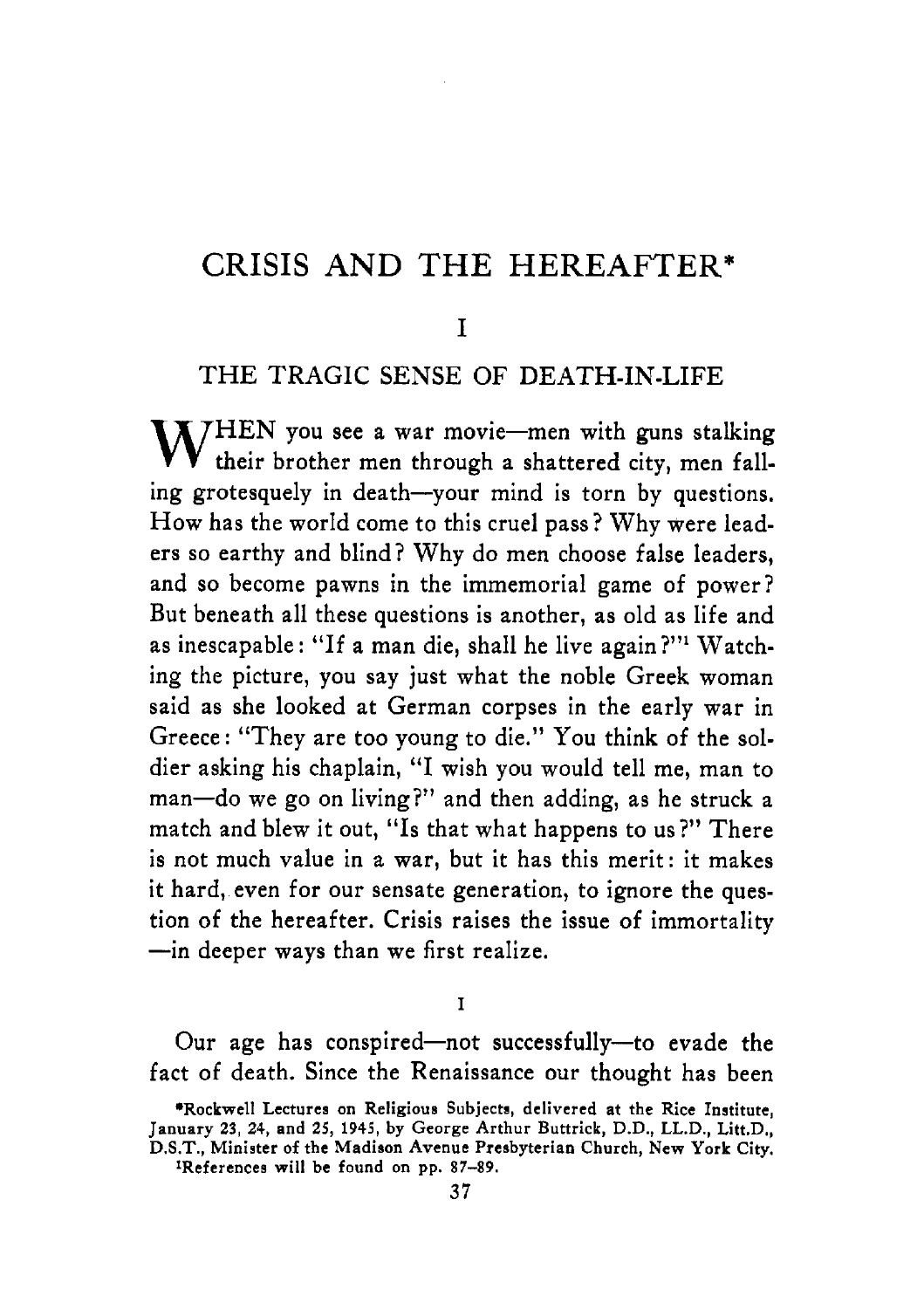largely earth-centered and man-centered. Science is the prime instance. It deals with what we call "the natural order." Its tests are quantitative; and other tests, such as the sense of beauty, are suspect lest they should bias the dispassionate and objective mind. These observations are not carping: science has its rightful place in man's endeavors, and within that place it has won honor by fidelity to truth. Religion has no quarrel or cause for quarrel when science says, "Mine is a necessary way of looking at life." The protest comes only when science says, "Mine is the only and determinate way of looking at life." As a matter of fact, strict science is not the only way, and it is not the determinate way. Science can explain almost everything about my friend and me exceptmy friend and me and our friendship. For the tests of friendship are simply not the tests of science. Probing a man's flesh will never reveal if or why a man is friendly: we might as well try to explain the leadership of George Washington by sifting his ashes. Perhaps our probing of the universe is as little likely to discover God. These matters have a bearing on the causes of war. A man may cut down a tree without committing murder, for a tree is in "the natural order." If man is merely in the natural order (strict science is required by its self-imposed limits to treat him as if he were), we may cut down the man without committing murder. But if the man is both within and above the natural order, if some eternity and some sanctity are in him-what then? Scientific absorption has beguiled us into thinking of man as being only in the natural order, a creature of mere time and sense, a more intricate and skilful animal. So we can cut him down with callousness: Germany and Japan appear to have been dominantly scientific in their educational interests. And we ?

As for applied science, it has succumbed to body worship, and has further distracted us from the thought of death. **A**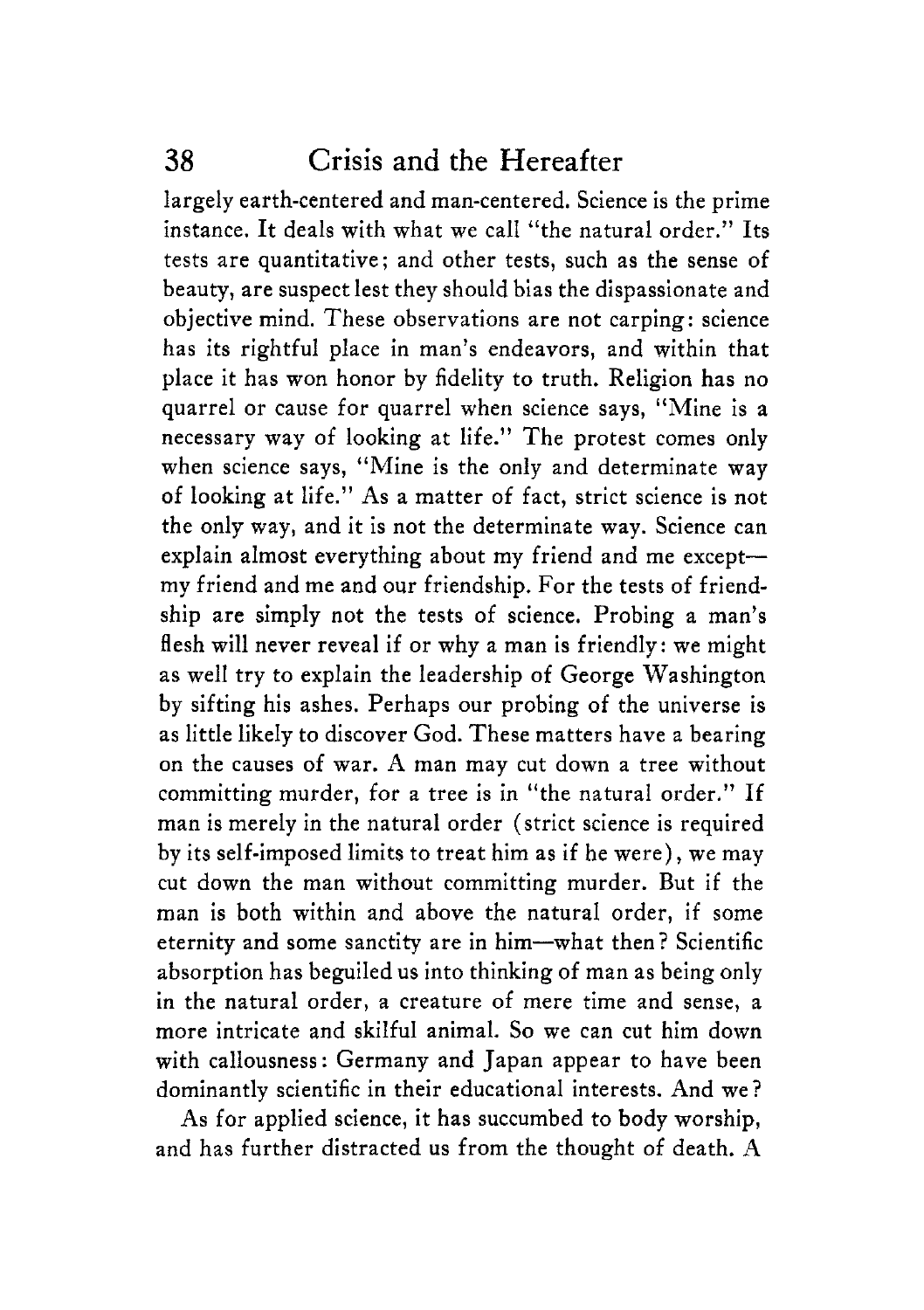newspaper printing machine is a swifter set of fingers; an automobile a swifter pair of legs; an aeroplane bestows wings on a hairless biped; air conditioning clothes him in garments almost magically adapted to the weather; the telescope and microscope, the movies and the sound-track, give godlike expansion to his eyes and ears; and, as for bazooka guns and bombs, just think of having fists that can punch hard enough to kill several men (and perhaps women and children) at one blow! This cult of a gigantic body we have labelled progress. It manifestly is not progress in our time; and, if man is more than his body, it could not be progress at any time except **as** accompanied by inner growth. But education has fallen under the spell of this cult of the giantesque. Education also has called it progress, and has become more and more technical; even careerist, with an itch for money. Dr. P. **A.** Sorokin' would presumably trace our decline as follows : a sensate civilization (it is sensate in art and philosophy and business, as well as in science) becomes materialistic, a materialistic civilization becomes greedy, a greedy civilization becomes quarrelsome, a quarrelsome civilization breaks into the violence of war; and he might tell us that wars will not cease until individuals first, and then groups, renounce the sensate obsession. In short, we have become so preoccupied with this present world that death and whatever may lie beyond death have almost fallen from our thought.

**I1** 

This busy concern with the stuff, rather than with the spirit, of man and the universe, has tried to justify itself in slogans. Why it should feel the need to justify itself is an interesting question I It has its dogmatisms: "One world at a time!" it says dogmatically. The dogmatism is a defence: it proceeds from a vague awareness that we *cannot* live that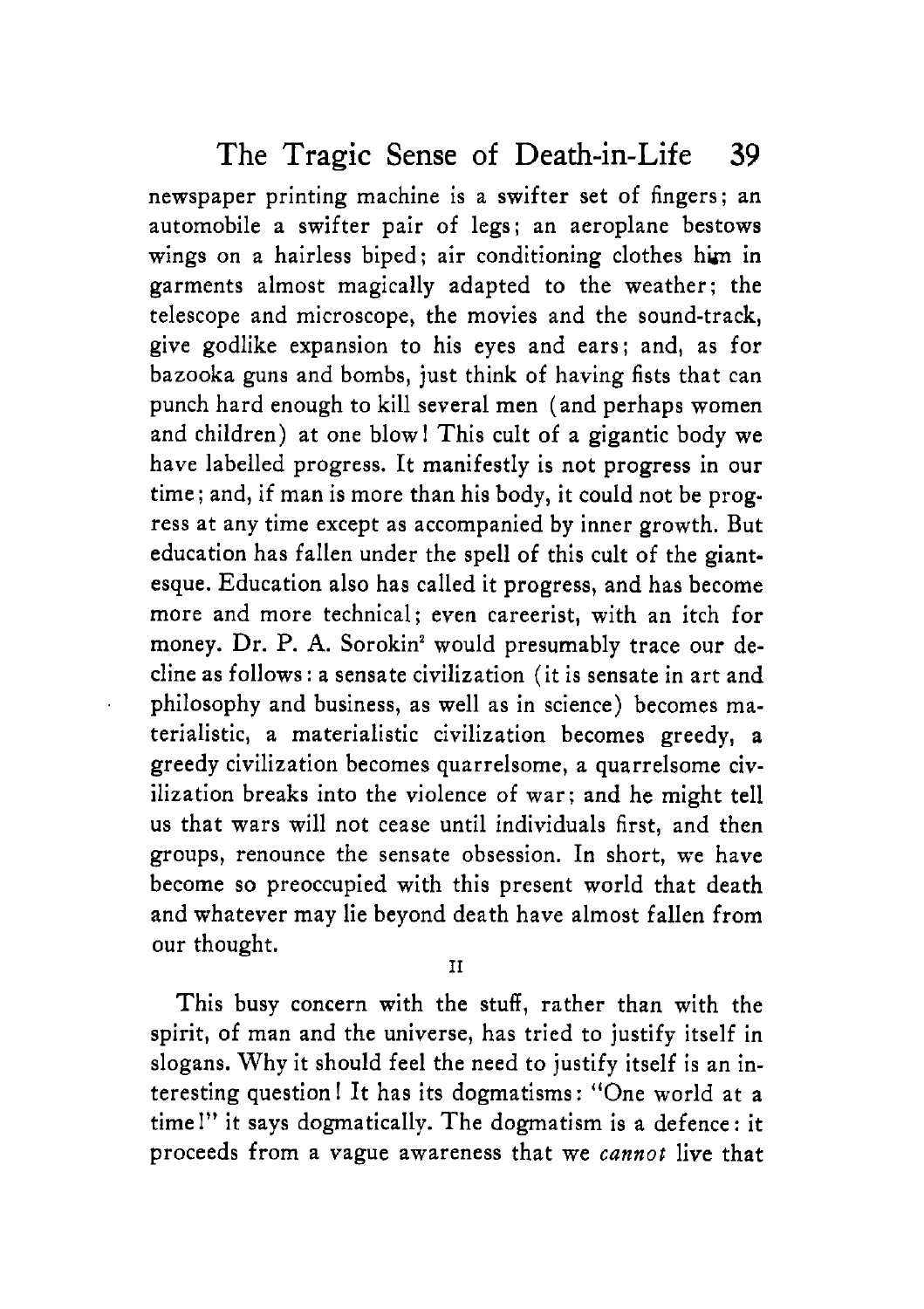way. We cannot indeed: we cannot totally ignore that shrouded silence called death, and we cannot forget those whom we have loved and lost from sight: we are people, not cattle. It has its scorns, this materialism: "Pie in the sky by and by," it says scornfully. The scorn is worthy if it is aimed at the false religion which moons over heaven to neglect the injustices of earth; but unworthy and blind in so far as it ignores the fact that death itself is an injustice unless there be something better "by and by." It has its sentiment even, this earth bound mind: "Life can be beautiful," it says romantically; forgetting that a bouquet whose fragrance slays, or which has a dagger hidden in it, is never beautiful. These slogans are as hollow as the average political slogan, but we use them-to justify ourselves in an outlook which hardly can be justified.

But our neatest evasion of the fact of death is still in our theories of progress. Man, we say, becomes a little more civilized (we really mean more subtly sensate), and dies. God, or whatever power rules the world, then uses that accretion of culture as a starting-point for the next generation-almost as if He ground down the skulls to make an added length of runway. So the next generation has a better start. But, with hardly more than a start, *it* dies; and its skulls are ground down to make a longer road. Why? Where does the road take the race? (We always use the word "race" when facts become uncomfortable :

> . . . infant science makes **a** pleasant face, And waves again that hollow toy-the race.)<sup>3</sup>

This process of life-and-death leads only to one final generation which, for no particular virtue in itself, flourishes in history's brief paradise. Then? Oh, then the road plunges into an endless gulf: the planet becomes extinct. Such a theory, when examined, is seen to be the degradation of man and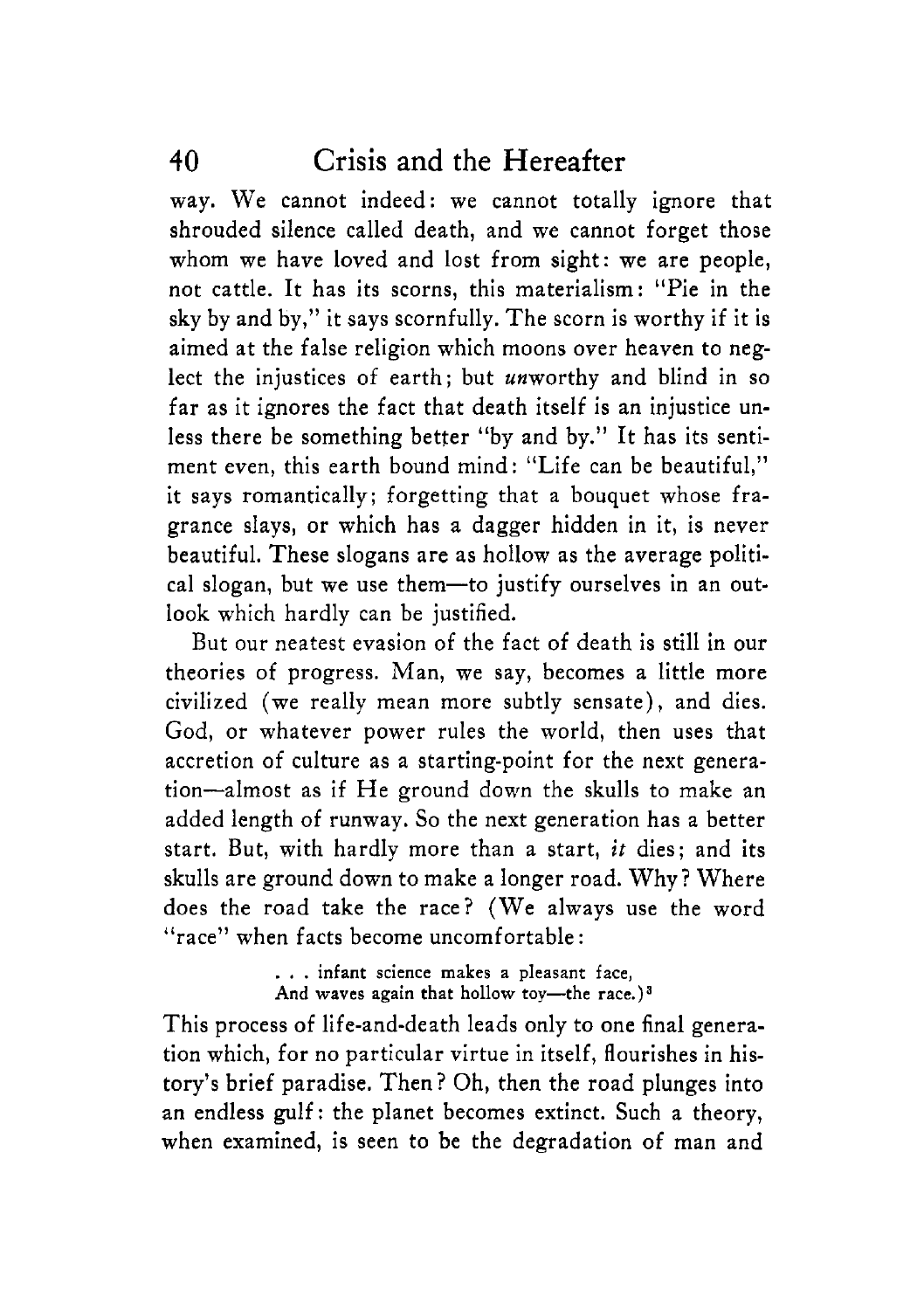the blaspheming of God, but we call it "progress." If it is a true theory, God, if He exists, is a devil. Then why not say so? Why call it "progress"? Why not admit that history is meaningless unless we can come to some truthfully bearable terms with death? But death-death is the fact which we must ignore. We must not admit that our road ends at a skull in a chasm, that capitalistic "free enterprise" and Marxist revolutions are alike mere dust and motion, that our science is only the last dinner before me are led to the electric chair; that all our martyrdoms, the soaring schemes of human brotherhood for which a million men must die, are only sand castles swept away by the tide; that

> **The pillar'd firmament is rottenness, And earth's base buiIt on stubbIe.'**

We must not admit it: it is easier to ignore death, and to live strictly in the present world.

This evasion has been carried, as we might expect, into our daily practice. When a man is critically sick, the average doctor does not tell him. His friends assure him, "You are looking better today." When the minister calls, the family suggests that it might be better if the minister did not see him: "He might think he is going to die." If the minister answers, "Well, isn't he, sometime?" the family circulates the word that the church ought to have a more tactful and happier-spirited minister. Meanwhile the man's wife has searched for the insurance policies, and finds he has nonebecause he might think he is going to die. She looks for the will, but he has never written a will-because he might think he is going to die. Even when the man dies, the undertaker makes it appear that he has not died: he dresses him in a tuxedo, and sets him in a coffin, as if he were asleep-even though men do not usually sleep wearing a tuxedo or lying in *a* narrow **box.** Of course the man *has* died (callously incon-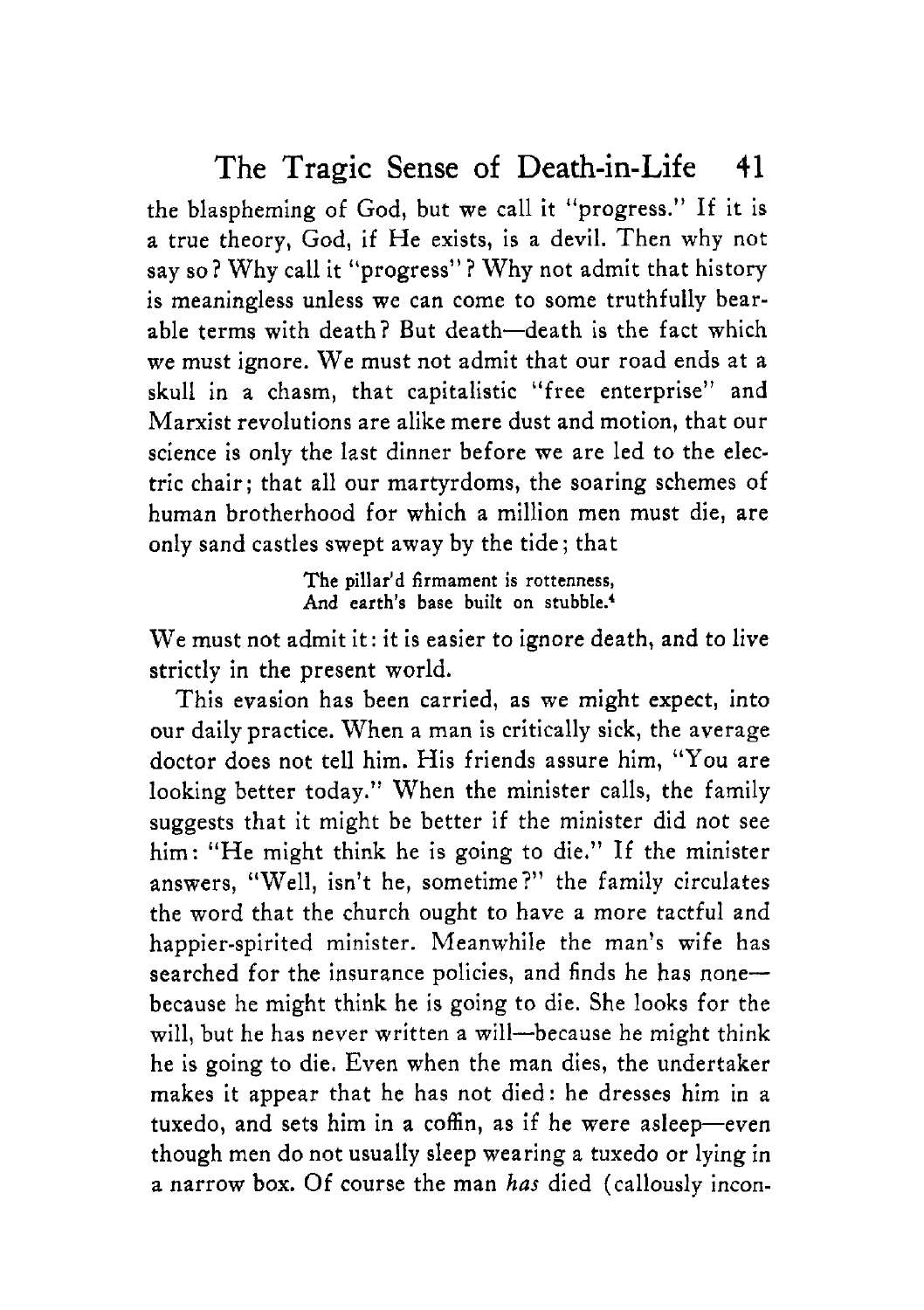siderate of our evasions), and there is a funeral. "Well, that's that ! Too bad about so-and-so. But don't let's think about it." Thus the onlooker runs again to his hiding-place in this sensate world. And they call religion an "escape"1 Our scientific generalizations are the escape. Our gadgets are the escape. Our cynical use of the word "escape" is the escape. Religion refuses to be blind to the fact of death.

#### **111**

Why these evasions? Why the piled-up justifying and "rationalizing" of the evasions? We have not mentioned all these excuses: "Immortality is a selfish doctrine," is one of them. Selfish to hope for men in France and Saipan that they have not been cheated of life? Immortality is a selfish doctrine only as anything else is selfish-when we think **of** it only as it concerns ourselves; and it is not selfish as anything else is not selfish-when we think of it, not as it concerns ourselves alone, but as it concerns God and our neighbor. Why these repeated evasions? Why these justifyings? Why this painfully busy absorption in the stuff of the world?

Because death scores deep the fact of our ignorance: we do not know what, if anything, lies beyond death unless God may choose to reveal it. As a matter of fact we are constitutionally ignorant, not about death alone, but about life. Even in the realm of our knowledge we are ignorant. Our wealth of facts is now so embarrassingly large that no one mind could contain it, let alone bring it to synthesis. Besides, every mystery solved-the Copernican theory, if you willonly arouses other mysteries from their sleep, so that the goal of knowledge recedes as we advance. Besides, we are ignorant in judgment, and constantly err, as when we headed direct for world-cataclysm without suspecting it. We are constitutionally ignorant (which, if you please, may be only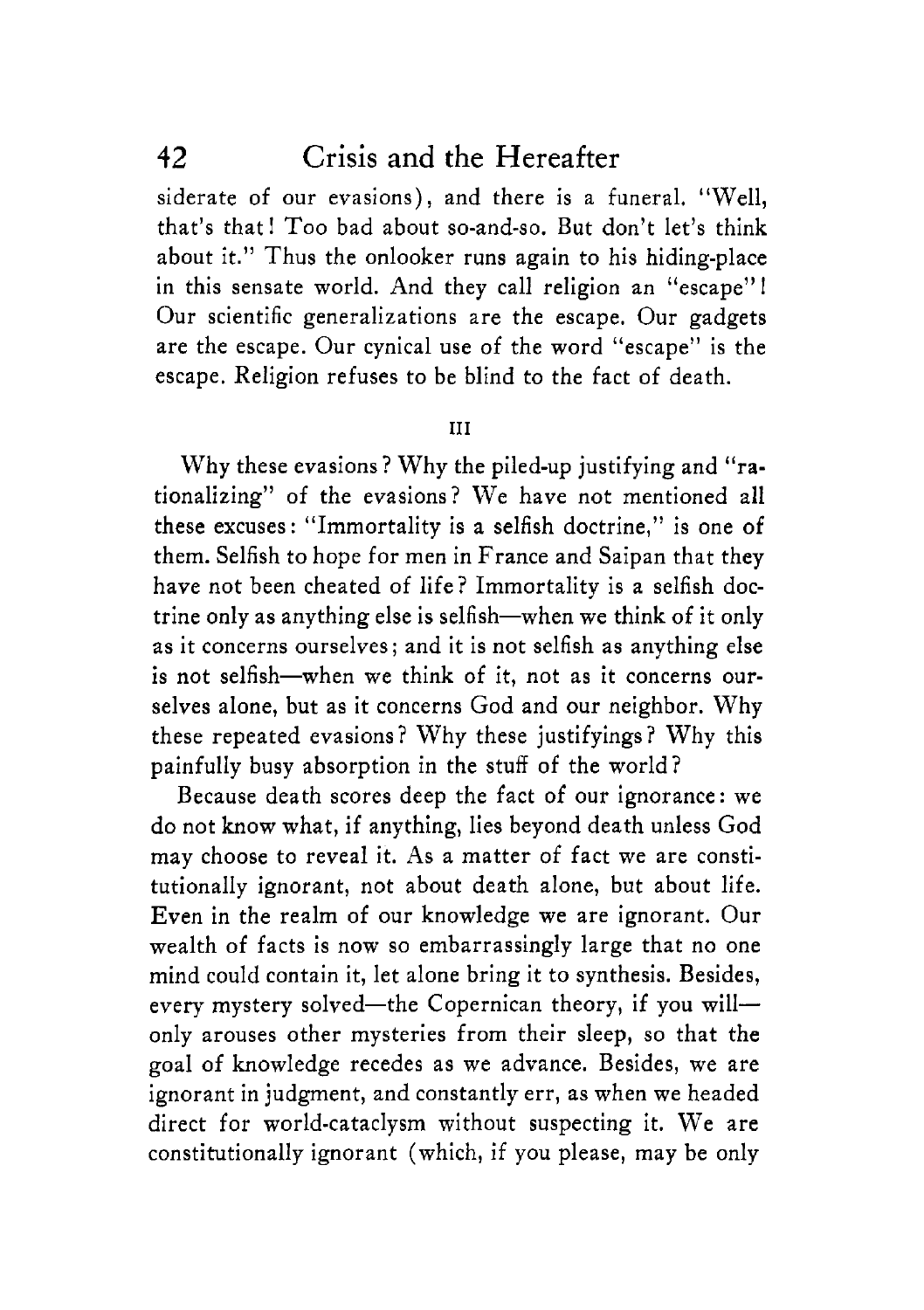another way of saying that we are creatures made for a revelation), but we can usually pretend we know-until death comes. Death scores deep the unwelcome fact of our ignorance.

Why the evasion? Because death scores deep the fact of our finitude. Death reminds us that, despite our new gigantic body, we are helpless. A rusty penknife can pierce our guard. **A** microbe can defeat us. We may bring our skill in surgery, our penicillin, our glandular pills, our oxygen tents at the last; but all in vain. Death comes-stalking us from the cradle, wounding us from time to time as we fly from him, and finally slays us. Death is a fatal blow, not only to our body, but to our self-centered purposes and pride. That is why we evade the fact of death.

Why the evasion? .There is a deeper reason: because death scores deep the fact of our sin. "The wages of sin is death." In our world that fact could hardly be denied. Our arrant nationalisms, our racial arrogances, our business greeds have plainly brought death; not only to some who deserve it, but to many who are beyond primary blame-children and youths, mankind being perhaps the only breed that sacrifices its youth that the breed may live. If you do not wish to say that all death is sin, **you** can hardly doubt that all sin is death. In our minds, therefore, death is always entangled with sin. Perhaps we should omit the phrase "in our minds." We know that we deserve to die-or we know that we do not deserve eternal life. Thus someone has said in tremendous phrase : "Death is the sacrament of sin." Perhaps that is why we evade the fact of death. It leaves us defenceless in our ignorance, in our finitude, and in our  $sin$  unless God, into whose Hands we fall at last. . . . Unless God! Death is the token that our life is meaningless apart from God.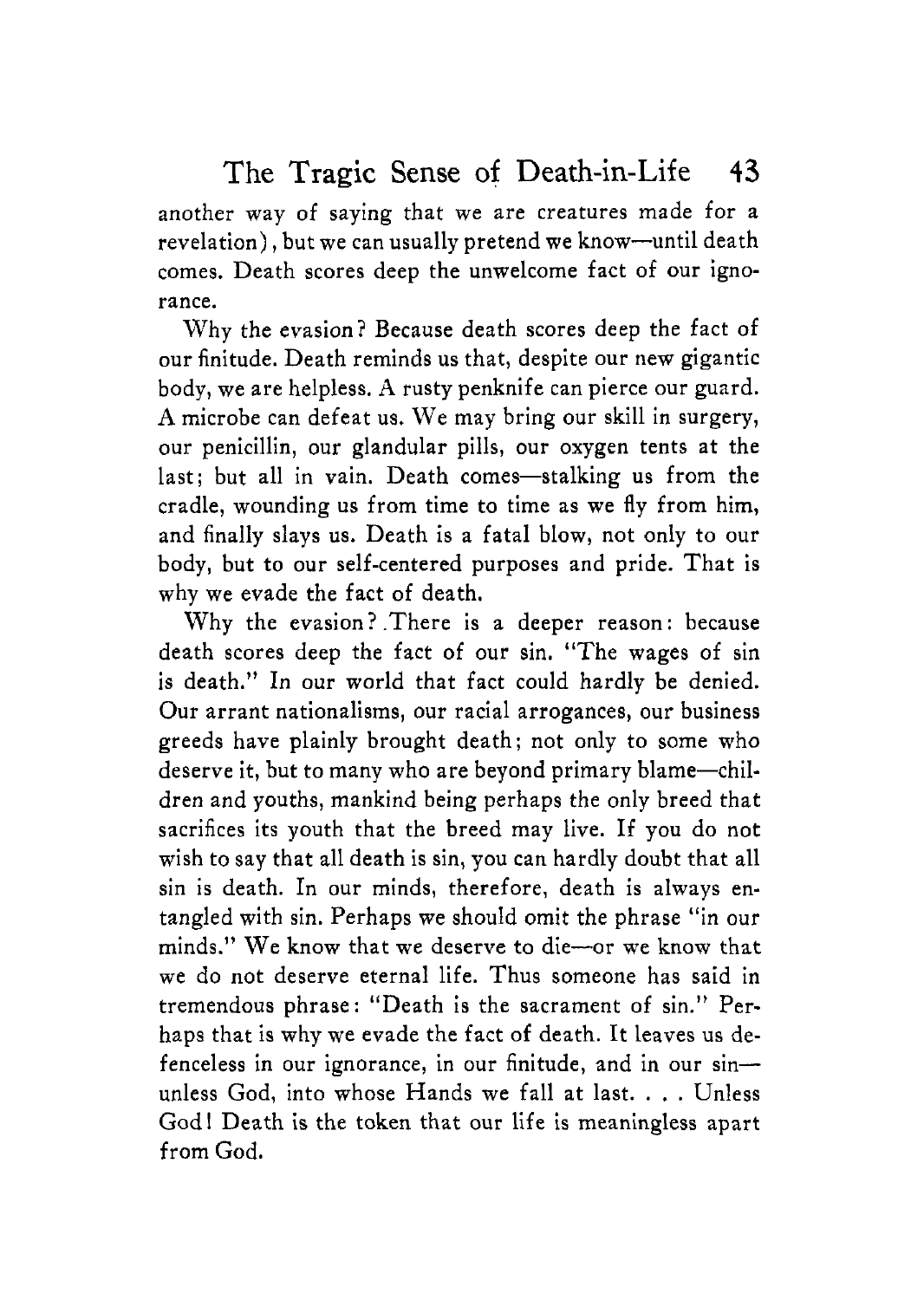**IV** 

Actually our evasions never succeed. Every time we see a war picture the question returns, "Are these men gone?" We **look** at a blown-out match, **"Is** that what happens to us?" When the question concerns someone we have intimately known and 1oved;it is poignant, ultimate: and it can be evaded only by our doing violence to our essential nature. "There's the rub": we are not creatures of "one world at a time." The very word *time* is relative : **we** cannot use it without thinking, however dimly, **of** eternity. Every war is attended by a recrudescence of spiritualism. Thus our evasions backfire. Any minister invited to preach on a college campus will testify that the question about immortality is almost certain to be asked by student groups, youth being the saddest as well as gladdest period of our life. No one evades the question: it haunts all the doors of our mind,

The poets, being people who live on the bridge of tension between the actual and the ideal, return again and again to this issue of death, and ever ask the question you and I strive not to ask. Thus Browning's Cleon, who knew only the hope of cultured paganism :

> Say rather that my fate is deadlier still, In this, that every day my sense of joy Grows more acute, my soul (intensified By power and insight) more enlarged, more keen; While every day my hairs fall more and more,  $My$  hand shakes, and the heavy years increase-The horror quickening still from year *to* year, The consummation coming past escape,  $\dots$ .<br>When all my works wherein I prove my worth, Being present still to mock me in men's mouths, Alive still, in the praise of such as thou, I, I, **the** feeling, thinking, acting man, The man who loved his life so over-much, Sleep in my urn. It **is so** horrible,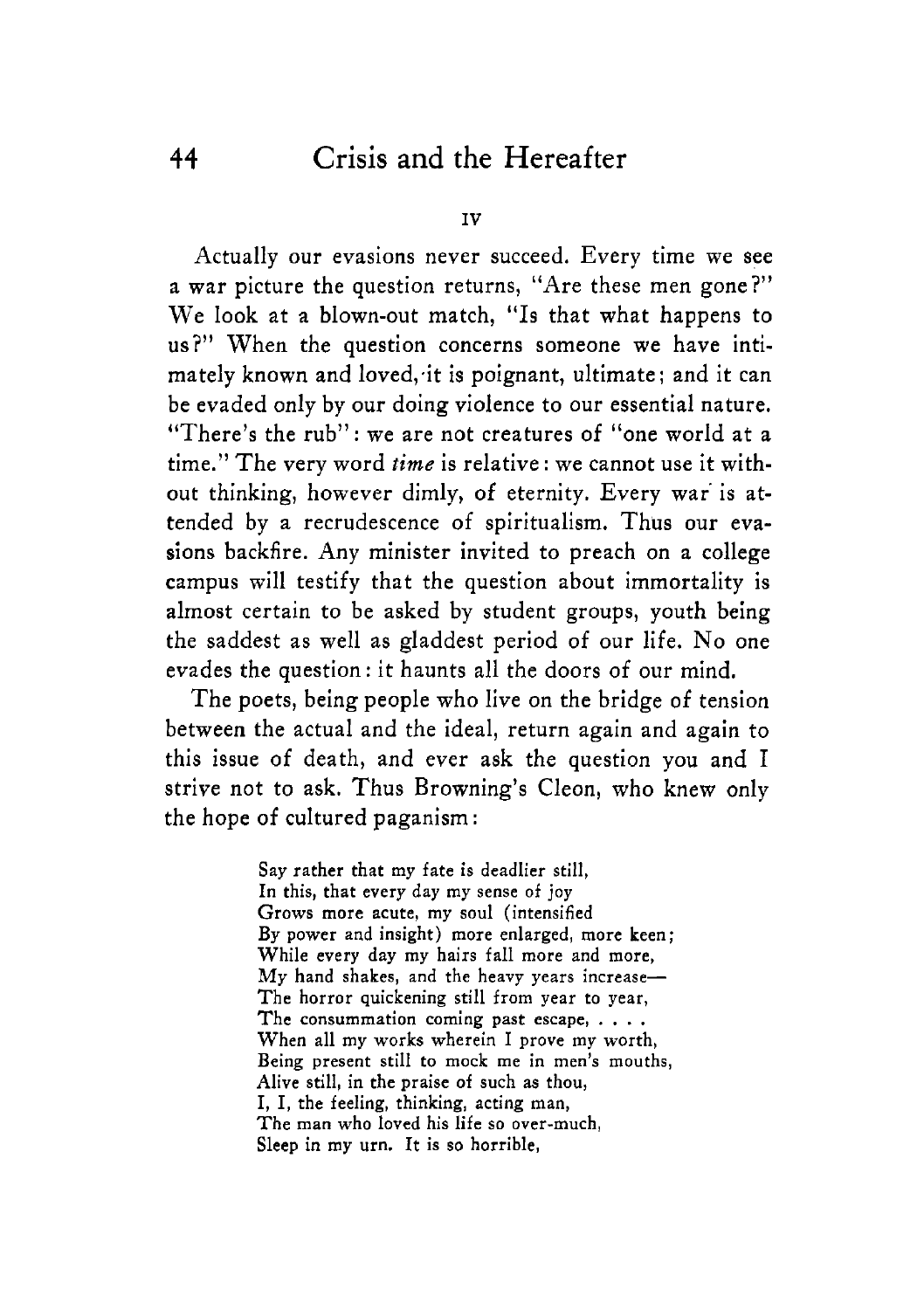I dare at times imagine to my need Some future state revealed to us by Zeus Zeus has not vet revealed it.<sup>5</sup> . . . . But **no!** 

William Watson writes that same "blank misgiving," the more strikingly because he has caught our modern mood :

> "Not ours," say some, "the thought of death to dread: Life is a feast, and we have banqueted-Asking no heaven, we fear **no** fabled hell: Shall not the worms as well?"

Ah, but the Apparition--- the dumb sign--The beckoning finger bidding me forego The fellowship, the converse, and the wine, The songs, the festal glow1

And ah, to know not, while with friends I sit, And while the purple joy is passed about, Whether 'tis ampler day divinelier lit Or homeless night without;

And whether, stepping forth, my soul shall see New prospects, or fall sheer-a blinded thing! There **is,** 0 grave, thy hourly victory, And there, O death, thy sting.<sup>6</sup>

Try as we may, we cannot escape the question, "If a man die, shall he live again?"' for the question has been breathed into our dust.

**As** a matter of fact, the evasion is not honest even if it were possible; and to live in dishonesty **is** to be cheated of joy. Miguel de Unamuno would quote Spinoza to us: "The free man thinks of nothing less than death, and his wisdom is (therefore) a meditation not of death but of life."<sup>8</sup> He would tell us that when we do not think of death, but only of gold and gaiety, we are inevitably sad-if only because we know that we are living in evasions; whereas if we rigorously contemplate death, **we** are carried beyond it, if only by some transcendence: and we are, not happy, but joyous with the poignant joy of an awe-filled love. Here are Una-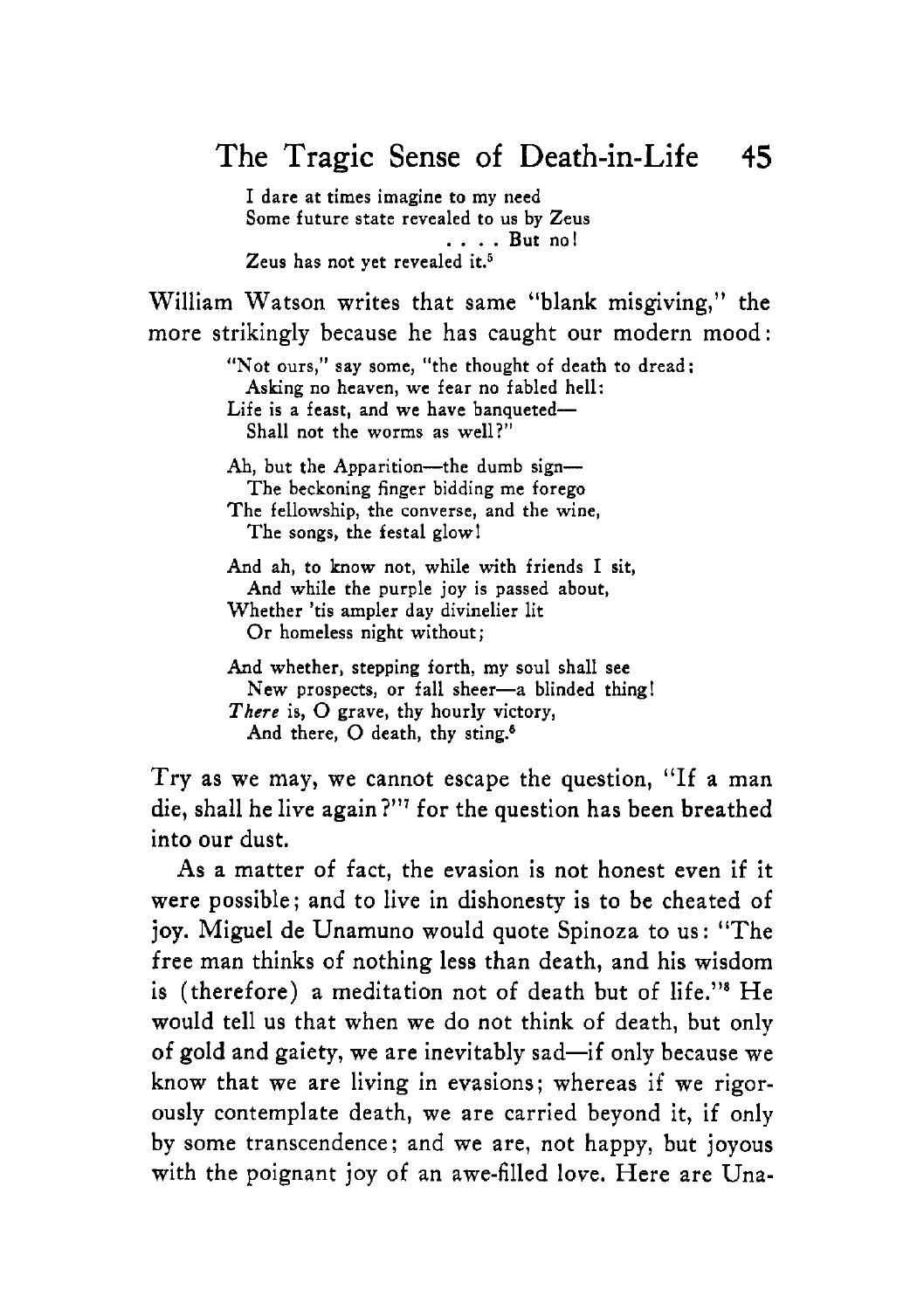muno's own words: "Unhappy those modern European countries in which people live their lives thinking of nothing more than of life. Unhappy those countries in which men do not continually think of death and in which the guiding principle of life is not the thought that we shall all one day have to lose it."9

Confront the fact that you and I are ignorant-about life as well as death : does it mean that we are already above our ignorance, that we are creatures made and waiting for a revelation? For a man who knows he is ignorant is already in touch with infinite truth. Confront the fact of our helplessness at death: could it mean that we are now not helpless, but in the Hands of Eternity? Confront the fact that "death is the sacrament of sin," that we do not deserve eternal life: does that honesty mean that we are now already above our sins, and waiting for redemption? Confront the fact that your name will one day soon be seen in the obituary column : "Buttrick, George Arthur ; born . . ." : does it mean that you are already transcending death, and are standing on the threshold of eternity? In any event, we are not honest, and we have not deeply sounded life, until we have confronted the fact of death. Saint Philip Neri used to ask the law students of his city why they studied law. Foolish question: *''TO* begin the practice of law." The saint replied, "And then?" The silly saint !- a man must get on in the world. "And then?" Well, then, presumably a man will marry. "And then ?" Why then (this was becoming uncomfortableI) a man will raise a family, and enjoy his home. "And then?" . . . "And then?"<sup>10</sup> The story goes that thus St. Philip recruited law students for the Christian ministry. "And then?" To think on death is honest. It need not be morbid. For when a man thinks on death he is already in some real sense above death.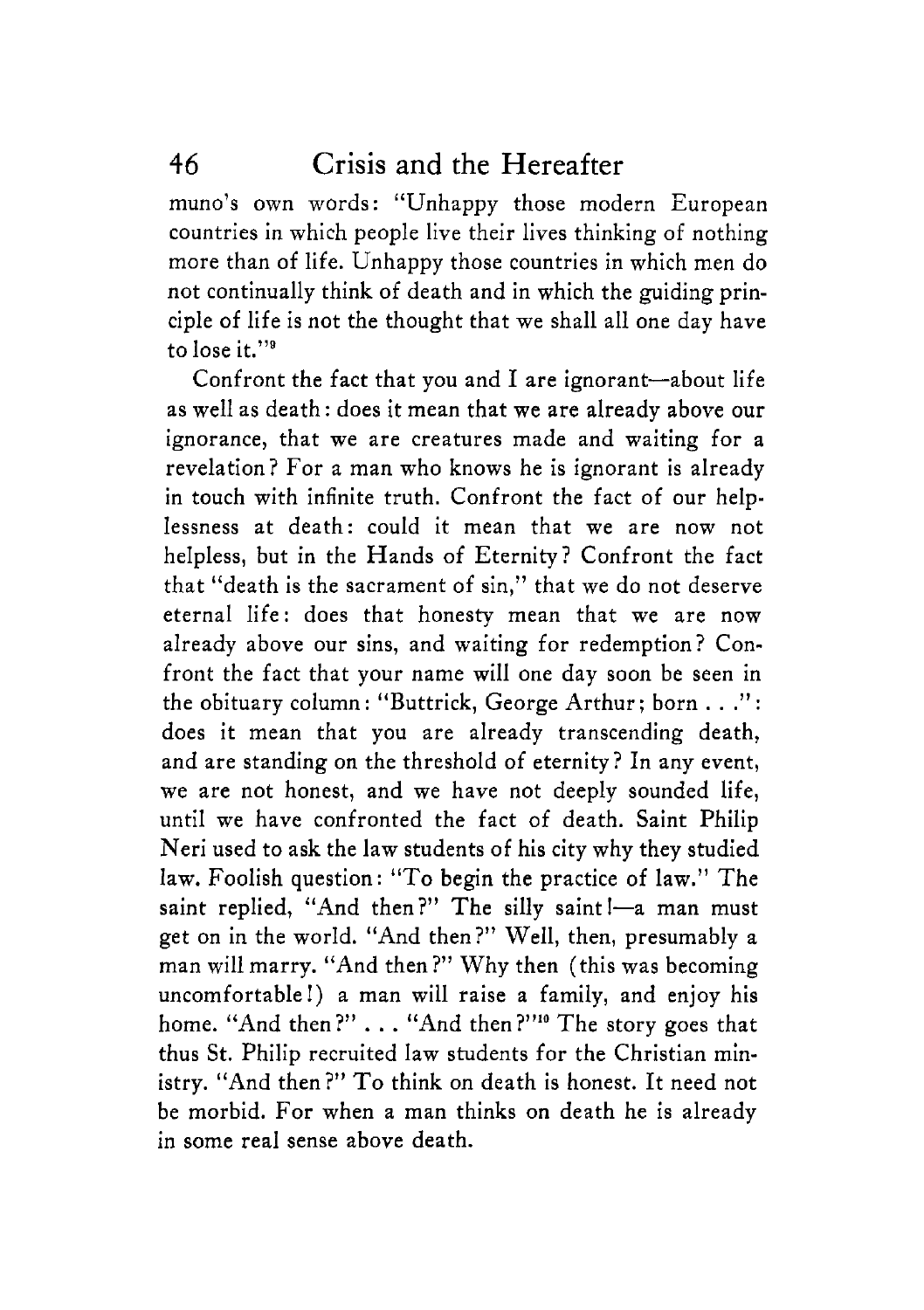In any event, we shall go on thinking about death despite ourselves. For there is in our nature what Plotinus called "a sense of the Yonder." On "this bank and shoal of time" we cannot help but peer into the eternity from which we come and *to* which we go. Call it the "longing for survival," or call it in Dr. J. **A.** Hadfield's phrase, "the urge to completeness,"<sup>11</sup> we have some instinct for the hereafter. It cannot rightly be called "wishful thinking." It is too primal and ingrained for any such dismissal. There are three deaths every minute in the United States. On any street any day you may see the pathetic flowers that show the Reaper has entered another home. No mere "wish" or self-deceit could stand against the agelong, multitudinous fact of death.

Our sensate age, with its blunting of faith in the hereafter, is an exception-almost an affront on man's nature. In ancient Egypt the next world was perhaps more real than this world. In ancient Gaul debts were sometimes written to be payable beyond death-a transaction that would seem to us a dubious risk. In ancient Etruria burial urns were engraved with pictures of the rising sun. This faith in the future, with its rewards and punishments, continued into our era of science and the machine. Then it suffered eclipse. **A** man busy exploiting the earth will easily forget the sky; and a man intent on his own clever fingers may for a time ignore God. But, even with us, the clouded faith has not vanished. We say to our dead, "Good-bye"-which is a contraction of "God be with you." We say, "Farewell"-which is a blessing on a traveller: "May you fare well." **A** cemetery we still call "God's acre," the field in which God sows seeds that die to live; and the very word *cemetery* means a sleeping chamber. Even those who today cannot believe in immor-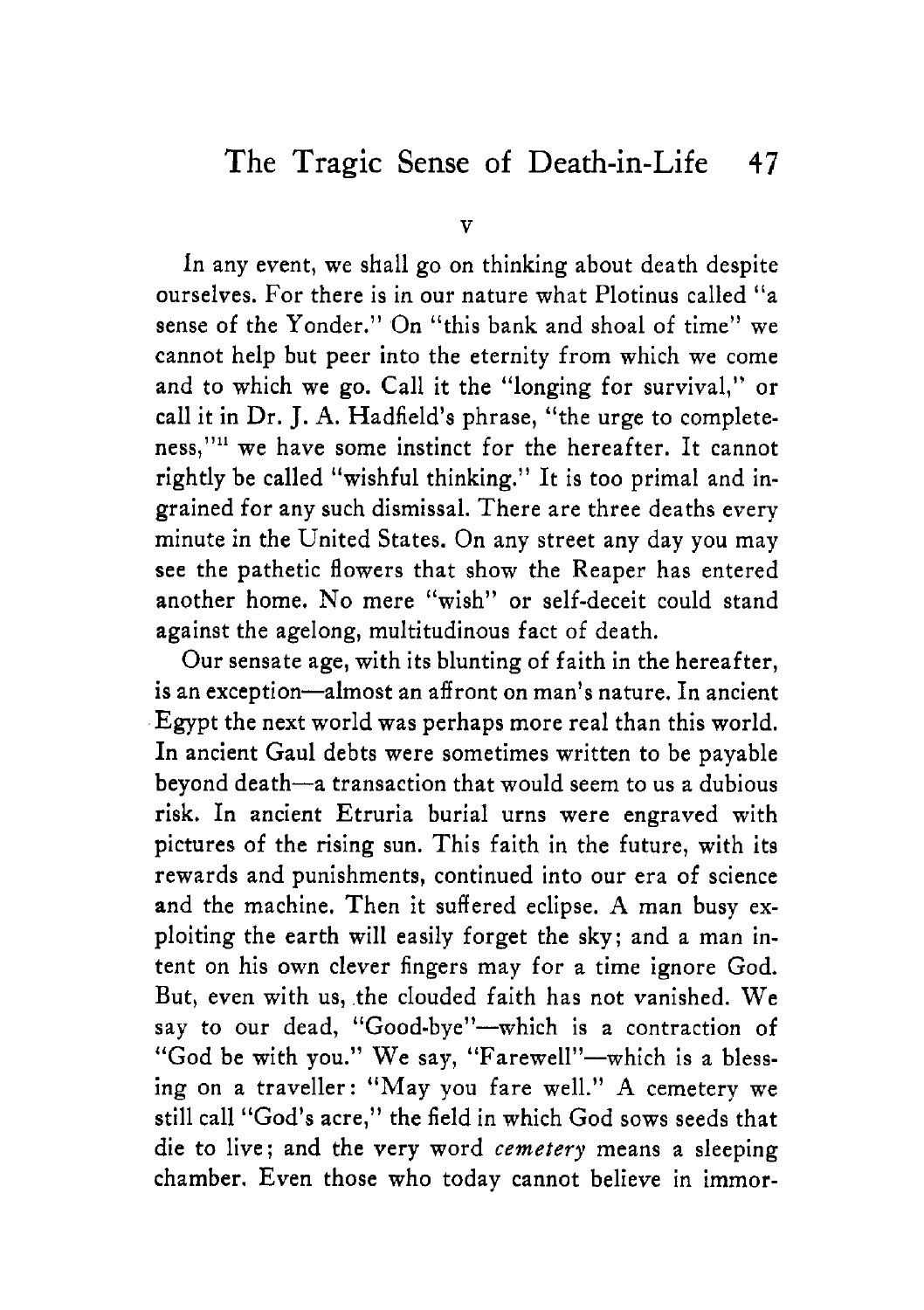tality are sad or rebellious or cynical or stoical because they cannot believe. That is to say, they are to some degree at odds with themselves. This instinct so profound, so persistent, in a world in which death is so inescapable, so cruel in its silence, is no mere wish: it is rather a primacy, and almost **an** axiom.

The instinct is entangled with our conscience. Must we defend that word? We need not waste time and breath: it can defend us. Conscience is not a father-complex : any child and any father knows the difference between the voice of a father's dominance and the voice of right. Conscience is not a tribal custom: it brings every tribe under judgment: it brings *our* tribes under judgment for poverty and war. Conscience is not a human convenience: for most of us it is an inconvenience. Even Freud unconsciously assumes that, when by Freudian psycho-analysis Freudian light has dawned upon us, we are under some obligation to walk in the light. Thus Freud also makes his backdoor confession that we are *responsible* creatures, that is to say, people of conscience. Besides, this relativism of our day, this superficial notion that standards are our fashion rather than a cosmic sanction, has been brought to tragic absurdity by the war. If conscience is what Hitler has called it, "a Jewish invention," who is to say that Hitler is wrong? He, and any other man, is entitled to his own devisings. There is then no standard by which men and nations can be judged. Thus the conscience we have shallowed, or tried to shallow, returns on us in earthwide holocaust.

Strikingly this instinct for the hereafter claims as if by right the reinforcements of conscience. For almost any worthy man, taken offguard, will tell you that if there is no hereafter "there ought to bel" You say as you watch that moving picture, "They are too young to die": they *ought*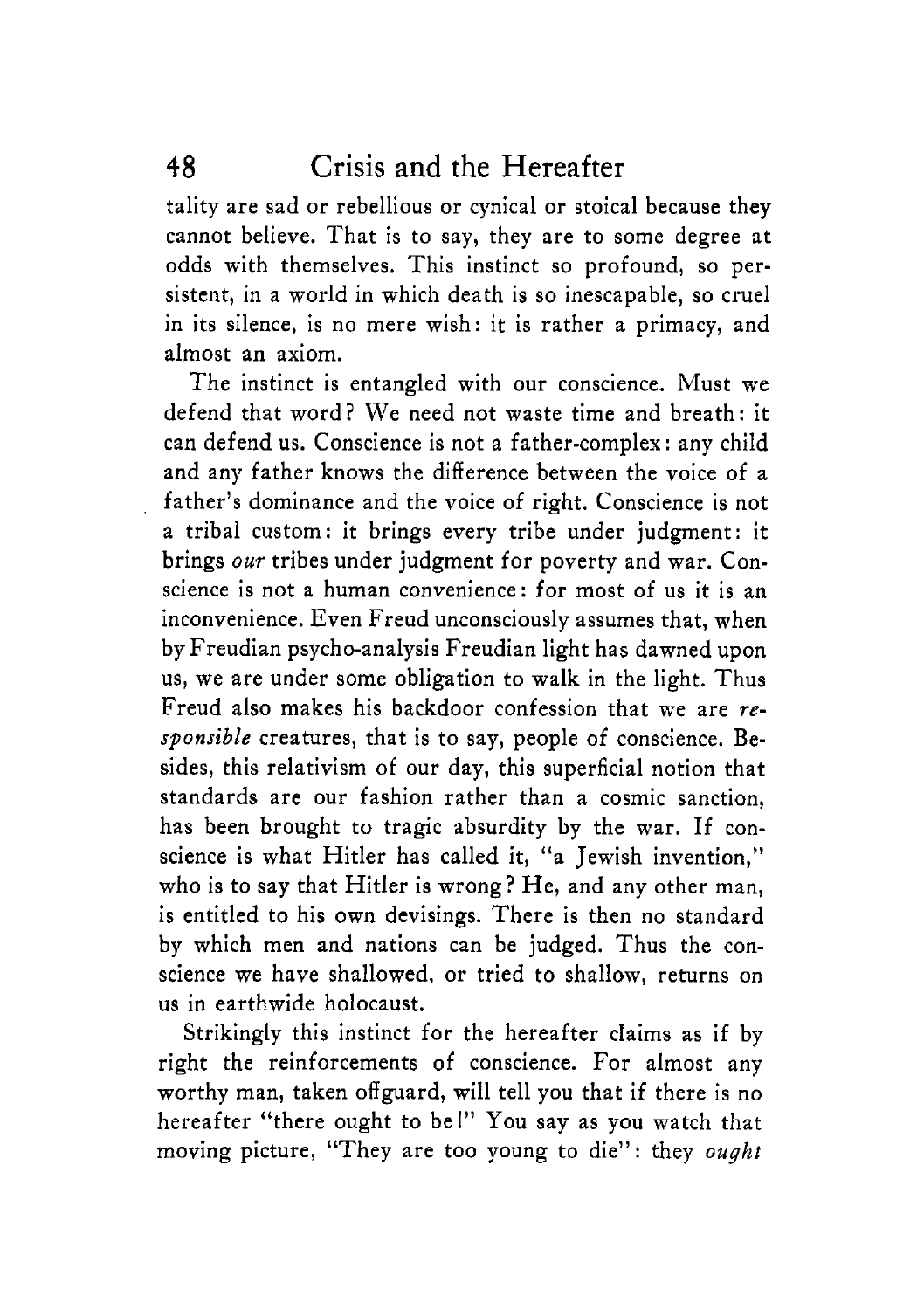to have somewhere, beyond this tragic planet, their chance at life. When you see genuine sainthood, whether in some Francis or in some obscure neighbor, that *ought* has double force: the saint ought to have, not some gilded reward, but "the wages of going on." Of the converse of character there is the same righteous conviction: wicked men, plunging nations into war, ought to be brought to the bar of judgment. Only a fraction of our human crimes are exposed, and cleansed in holy fires. Nevertheless we must establish and maintain our law courts-dim broken shadows of a Righteousness written on the skies-and we must believe that beyond these shadows there is rectifying Light. The Greeks called it Nemesis: the Christian calls it "His Presence Who is Holy Love."

This instinct for the hereafter has other allies. One of them is our sense of love. Even the materialism that dismisses love as an affair of the glands and chromosomes must meet this fact. For why, when the optic nerve advises that there is no hereafter, and the glands testify there is a hereafter, should **we** believe the nerve rather than the glands? Actually we never can equate our love with our body. We may pretend to that pretense, but when some loved one dies we shall still act as if we believe in soul. We shall care for the body-house as if the one-time tenant were watching us for assurance of the honor of our love. We shall bring flowersbecause flowers are the sign of springtime. We shall erect *a* remembrance in stone-because stone is the sign of the enduring. We may even build a Taj Mahal-which is (if you remember) a mausoleum that required twenty-two years in the building, the work of twenty thousand men, and a fortune of perhaps fifty million dollars; for even a Taj Mahal is no suficient witness of the devotion which refuses to believe death against love.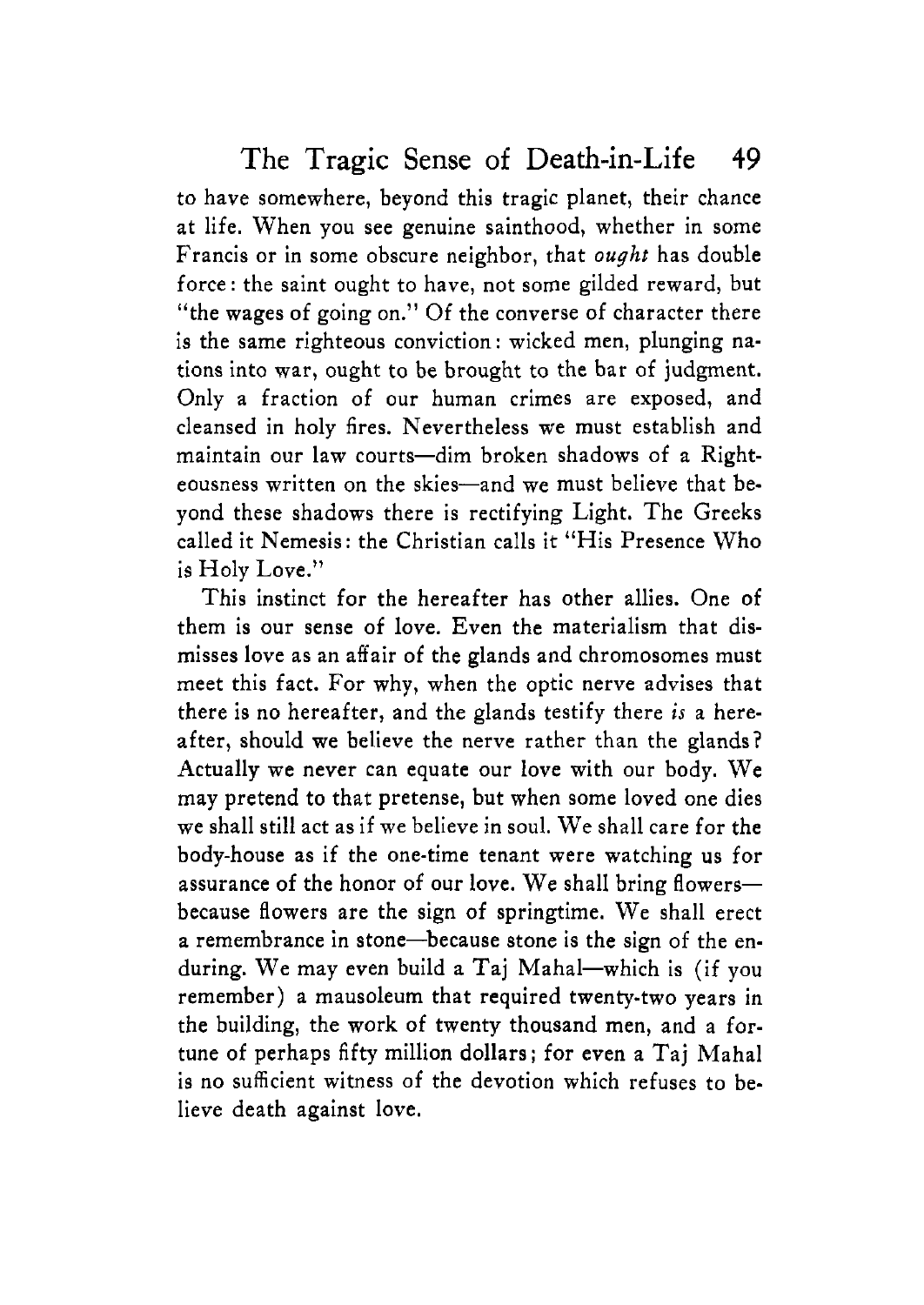Sometimes this love is a remembrance that does not fade. The university professor said, "My son would have been twenty-five years old today." His friend asked, "How old was he when  $\dots$  ?"-the voice stopping at "when," refusing to say "when he died?'' The professor paused, then said, "He was five." No professorial learning could ever make him forget the boy who would have been **a** man. Sometimes this love becomes almost the glow of certitude, as when Hale White said at the grave of Thomas Carlyle :

**Was it possible that such as he could altogether die? Some touch, some turn, I could not tell what or how, seemed all that was necessary to enable me to see and hear him. It was just as** if **I were perplexed and baffled by a veil which prevented recognition of him, although I was sure he was** behind **it.12** 

In our age we are torn asunder by a sensate learning that bids us doubt and a love that bids us trust. For love is entangled with our instinct for the hereafter.

"What shall I more say?" This, in clarion urgency: prayer also is an ally of our "sense of the Yonder," and the knowledge of God is its very home. **An** instinct which gathers reinforcement from conscience, love and prayer cannot lightly be dismissed: it is a prime datum. Perhaps conscience **is** a kind of prayer-God's prayer in us, and our prayer in response; for conscience, far from being a mere force or law, is a Personal constraint. Perhaps love **is** a kind of prayer, for the bonds of love are not merely ours, but born in **us.**  Whenever men feel the Mystery-whether in the miracle of the night sky, or in some human heroism (like that of the submarine commander who saved his crew by giving orders to submerge while he was still on deck)—whenever our minds are thus pierced and overwhelmed, death seems a figment. So with the deliberate "practice of the Presence" : those who pray, by meditation or pleading or adoring worship, tell us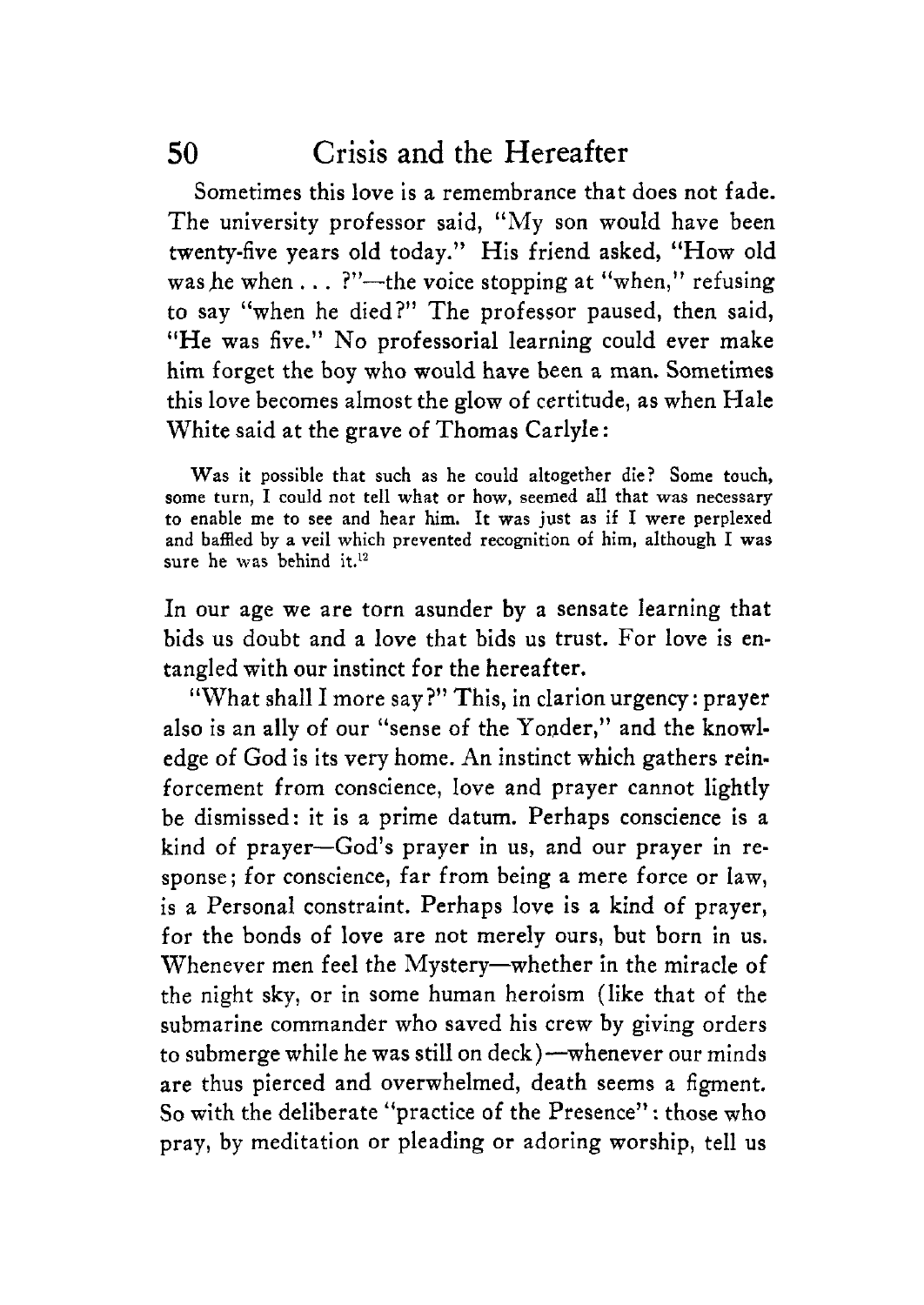that they have found God; and that when they find God they share God's eternity.

This plea was the testimony Jesus used about life after death, for it was testimony rather than argument. When captious doubts were raised, He waved them aside with, "Ye do err, not knowing. . . the power of God.'"a It was as if He said, "You think this life is all? It is only the tentative theme tapped out on a piano. One day you shall hear the symphony!" Constantly He made that kind of plea-a direct appeal to God directly known: "God is not the God of the dead, but of the living."" To ignore this age-old witness of the saints is but a brash dogmatism. To dismiss it as "projection" is worse than shallowness. For it has awakened the glad thunders of a Hallelujah Chorus, flamed in pictures like The Angelus, turned stones to worship in a Rheims Cathedral, sealed itself in a thousand martyrdoms ; and age on age has given solace and sinew to our race. The man who, standing before this immemorial travail of the spirit, can say only "projection" or "escape mechanism" does not indite prayer: he shrivels his own soul. Those who have known God by prayer have known that death is a shadow because God is all and in all. They have cried with St. Francis: "Praised be my Lord for our sister, the death of the body, from which no man escapeth. . . . Blessed are those who die in Thy most holy will."<sup>15</sup>

#### **VI** I

But that is not the mood of our age-perhaps because we have forgotten to pray. Aware that we shall die, we are to that measure above death, but only to that measure; and we are therefore suspended between death and heaven. The sensate world does not content us, yet we have discarded our spiritual faith. We try to evade death, but cannot; and